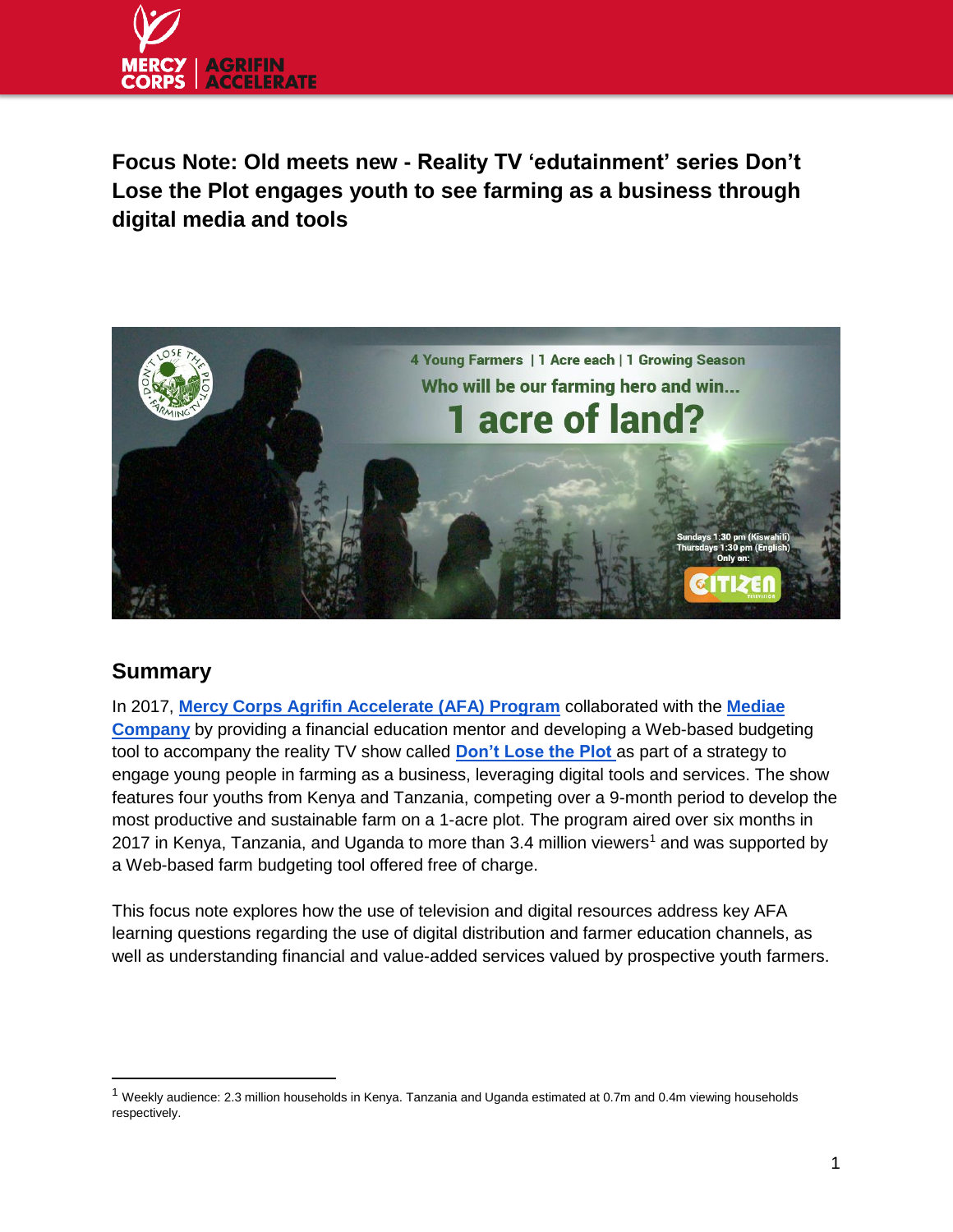## **AFA Don't Lose the Plot Learning Outcomes At-a-Glance**

- The use of television and social media platforms was effective for reaching potential young farmers with information and tools to support their access to digital financial services. Most (>60%) of the people accessing the show's tools and social media were age 18-34, with the gender balance skewed towards young men, who make up 54% of the website users, 66% of the Facebook audience, and 74% of the Twitter account followers.
- The key message of "farming is a business" was reinforced by the success of each of the show's contestants, whose returns averaged 2.5x their investments.
- The fact that the interactive Web-based farm budgeting tool, *Budget Mkononi*, is the most popular feature on the show's social media, and was a top trending topic on Twitter in Kenya at the time of broadcast, underscores the relevance of internet tools among young farming audiences. Social Media hits from partners and young agribusiness entrepreneurs did much to generate social media buzz around the digital tool and financing topics.
- Don't Lose the Plot participants and viewers showed a keen interest in "value addition" to their farm products to increase income and profit.
- Demand for financial literacy content from the DLTP competitors exceeded all expectations, encouraging the production team to increase the focus on financial capabilities throughout the series. Subsequent social media response to the financial inclusion content also stimulated further development of audience interaction on financial inclusion topics.
- Trust in financial services, and their accessibility, were key issues for young potential farmers.
- The human-centered design exercise used to develop the budgeting tool created a more user-friendly experience, and clearly carries the greatest benefits when applied from the very beginning.
- Mobile phones were the most common mode of access to the show's resources, used by 62% of the audience. But workarounds are needed to adjust to the fact that many smallholder farmers, including youth, do not own a smartphone or device with Web access.
- Tanzania and Uganda lag behind Kenya, where the adoption of mobile technology in agriculture and TV penetration are relatively high. Likewise, linkages between traditional and new media platforms (SMS, Twitter, Facebook, WhatsApp) in Kenya are much stronger than in Tanzania or Uganda.
- The gender gap in use across the show's platforms suggest a need to further target young women, and understand why they are not using digital tools and information to the same degree as their male counterparts.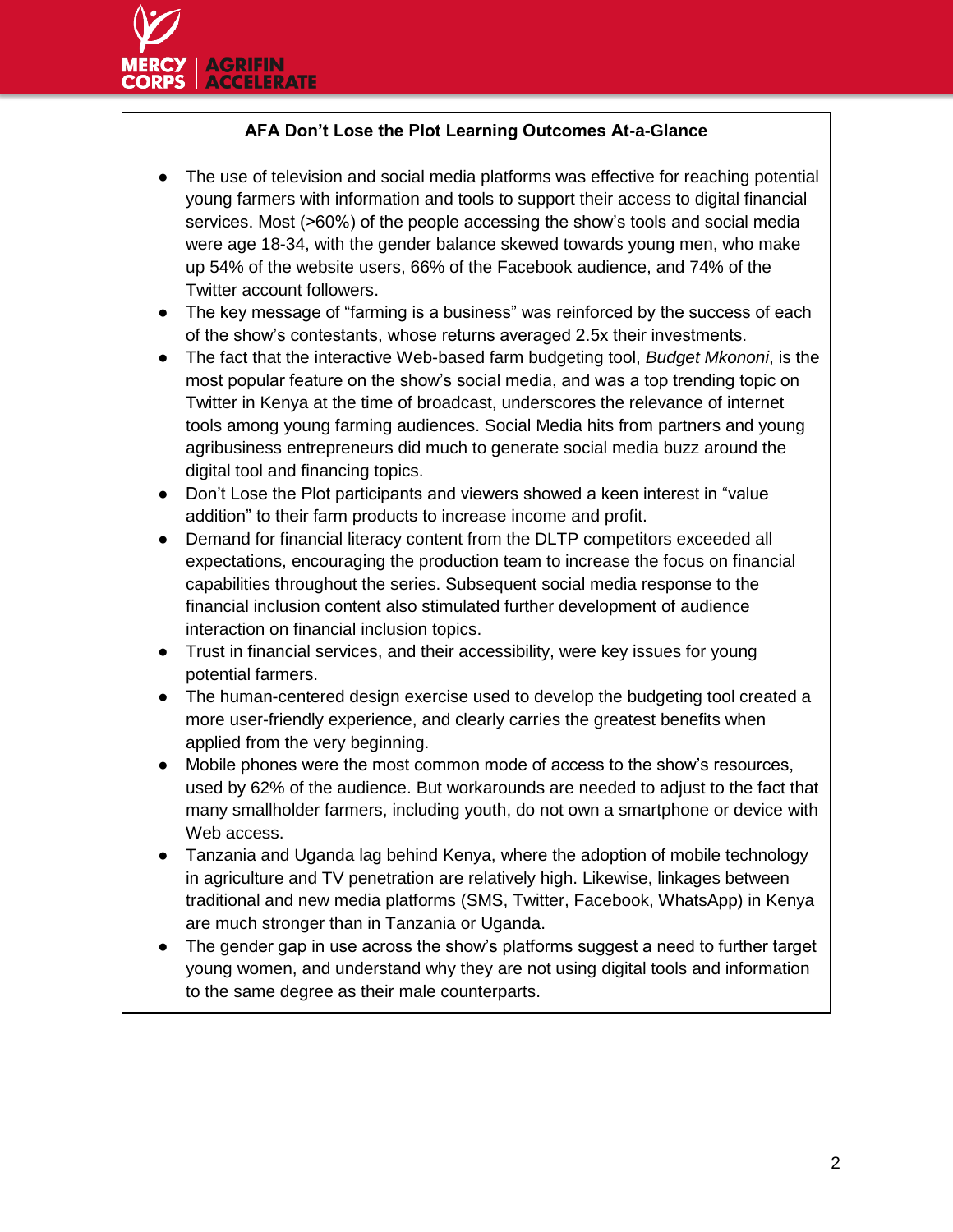

## **The Problem**

Food production and security across the African continent face a looming age crisis. Although 60% of the African population is under age 24, the average farmer i[s](http://www.un.org/en/ecosoc/integration/pdf/foodandagricultureorganization.pdf) [60 years old.](http://www.un.org/en/ecosoc/integration/pdf/foodandagricultureorganization.pdf) Yet smallholder farmers are critical to ensuring food production, as they cultivate 80% of the arable land and produc[e](http://www.cam.ac.uk/research/news/how-do-smallholder-farmers-fit-into-the-big-picture-of-world-food-production) [most of the world's food.](http://www.cam.ac.uk/research/news/how-do-smallholder-farmers-fit-into-the-big-picture-of-world-food-production)

According to [FAO,](https://www.ifad.org/topic/resource/tags/youth/1934117) youth face important hurdles to farming in Sub-Saharan Africa. They encounter challenges accessing land due to population pressure and climate change, which have reduced the amounts of arable land available. Lack of access to capital, information, markets, and knowledge are further obstacles, as is the fact that farming suffers from an image problem among youth, who associate it with poverty. Youth are drawn to urban centers hoping for more opportunities, though they often encountering employment difficulties when they get there.

To be attractive to youth, agriculture needs to be seen not as a meager means of subsistence but as a [business venture](https://canwefeedtheworld.wordpress.com/2014/04/25/9-ways-to-engage-youth-in-agriculture/) associated with modern technologies and growth potential[.](http://ypard.net/news/five-ways-engaging-youth-agriculture) [Digital](http://ypard.net/news/five-ways-engaging-youth-agriculture)  [technology](http://ypard.net/news/five-ways-engaging-youth-agriculture) and social media play an important role in engaging rural youth and connecting them to the business and farming skills, information, and financial resources that can help generate a profitable farming enterprise.

Pathways to youth involvement in agriculture must include flexible loan products for young farmers and better linkages between farmers and new research/technologies, using young people as the principle communicators. Rewards, competitions, and incentives for creative entrepreneurship am[o](http://ypard.net/2013-october-11/who-will-take-place-aging-african-farmer)ng young farmers are all important ways to [stimulate interest](http://ypard.net/2013-october-11/who-will-take-place-aging-african-farmer) in the sector.

# **The Opportunity**

The reality TV show, [Don't Lose the Plot,](http://dontlosetheplot.tv/) was designed to appeal directly to young people and "cultivate the next breed of farmers." Aired in Kenya, Tanzania, and Uganda by Kenya-base[d](http://www.mediae.org/) [Mediae Company,](http://www.mediae.org/) the show pitted four young farmers (two men, two women) from Kenya and Tanzania against each other to see who could make the most profitable and sustainable farm on a one-acre plot over a span of nine months.The winner would receive either a one-acre plot back home, or a prize worth the equivalent of USD 10,000 for investment in their existing family farm.

The series ran over 13 episodes, and was shot on location on a rural farm just outside of Nairobi, Kenya. Using a reality make-over show approach to appeal to youth and wider audiences, the episodes touched on topics ranging from soil testing, irrigation, and fertilizers to budgeting, obtaining a loan, crop and livestock choices, and farm management. Don't Lose the Plot followed the experiences of each young farmer from beginning to end across the full nine months of the contest, including the mistakes and lessons learned.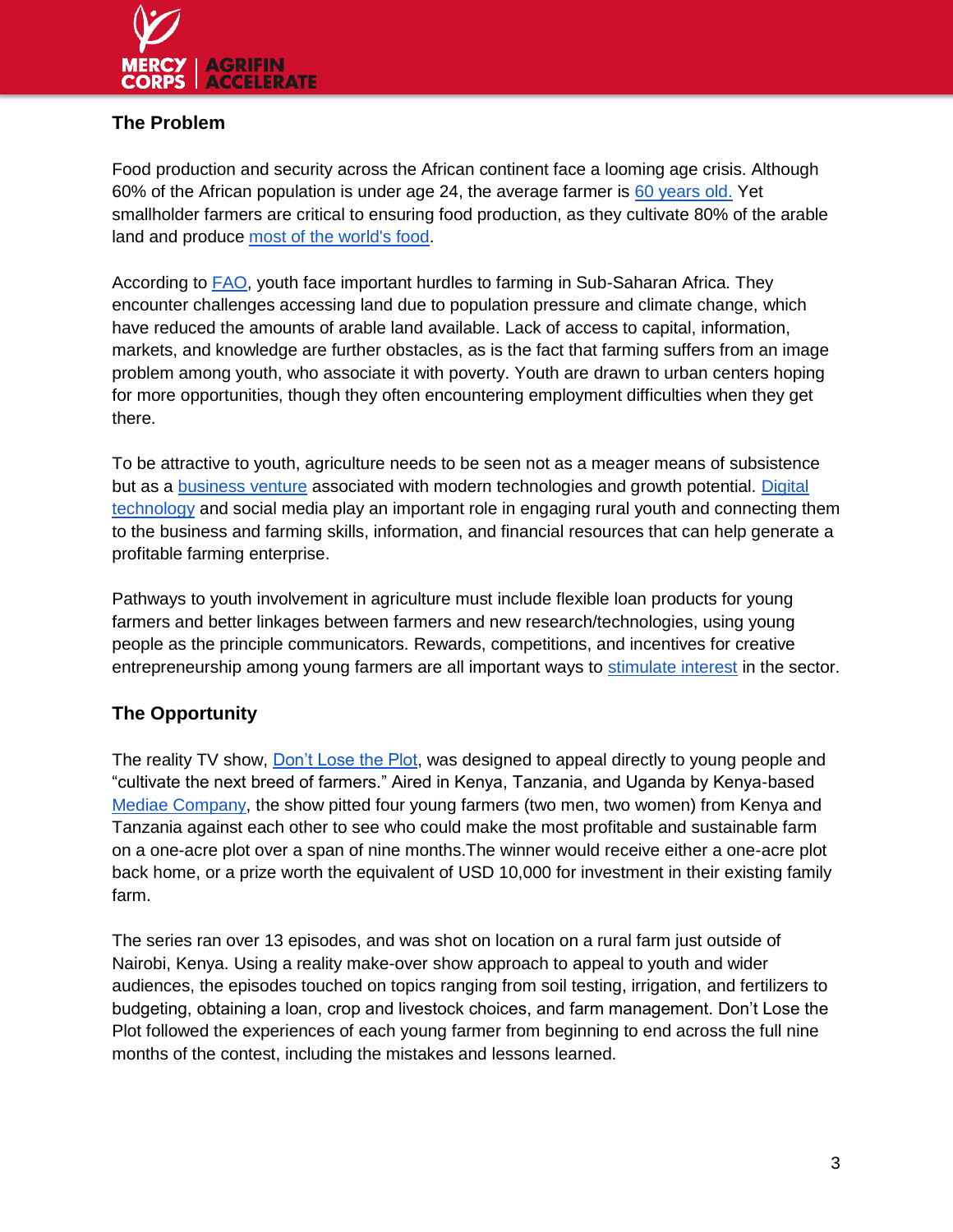# **AGRIFIN**

The young farmers received guidance and practical insights throughout the series from agriculture experts provided by *[Mercy Corps Agrifin Accelerate](http://www.mercycorpsafa.org/)* on financial planning, planting strategies, agricultural inputs, and marketing. A set of digital tools and resources were introduced to help them succeed.

For viewers, the show offered several communication platforms and interactive tools to complement learning from the TV program. They provided educational materials and information designed to encourage viewers to set up their own agribusiness. Episodes, advice, and resources are posted and can be downloaded from the show'[s](https://dontlosetheplot.tv/en/) [Website](https://dontlosetheplot.tv/en/)[,](https://www.facebook.com/DontLoseThePlot/) [Facebook,](https://www.facebook.com/DontLoseThePlot/) an[d](https://twitter.com/dltpTV) [Twitter,](https://twitter.com/dltpTV) and there is an SMS system to manage audience questions and information requests.

The Mediae Company is known for its popular Kenyan edutainment shows, including:

[Shamba Shape-Up,](http://www.mediae.org/productions-projects/tv-media/shamba-shape-up) a reality make-over TV show that educates smallholder farmers on good agricultural practices, with a viewer audience of 10 million. Half the viewers are women, the average farm is 1-2 acres, and they function in the rural cash economy.

[Makutano Junction,](http://www.mediae.org/productions-projects/tv-media/makutano-junction) a long running TV drama series covering a range of development issues, including girls' education and women's access to financing. Viewership is 6-8 million



each week; as much as 20% of the Kenyan population. [Tembea Na Majira](http://www.mediae.org/productions-projects/radio) (Kiswahili for "Walk With the Times"), a radio soap opera (now ended) with story lines that dispensed advice on improving livelihoods for rural people.

[Shamba Chef,](https://shambachef.com/) another reality make-over TV show that educates small-holder farmers, especially women, on how to use improved cookstoves to reduce environmental pollution and time spent collecting firewood and charcoal. It also focuses on family nutrition and growing a kitchen garden.

Mediae also runs [iShamba,](https://ishamba.com/) an interactive SMS-based farming information service that responds to questions and requests for information, has tips from the shows, and presents weather alerts, market price information, and special offers.

# **The Potential**

The core problem AFA seeks to address is the [inclusion gap for smallholder farmers](http://www.ifc.org/wps/wcm/connect/071dd78045eadb5cb067b99916182e35/A2F+for+Smallholder+Farmers-Final+English+Publication.pdf?MOD=AJPERES) who lack access to affordable, accessible, demand-driven financial products and services that can drive higher farm productivity and incomes. AFA's [key learning questions](http://mercycorpsafa.org/learning-agenda/) address issues of how best to build digital distribution channels, tools, and services to expand uptake and use of digital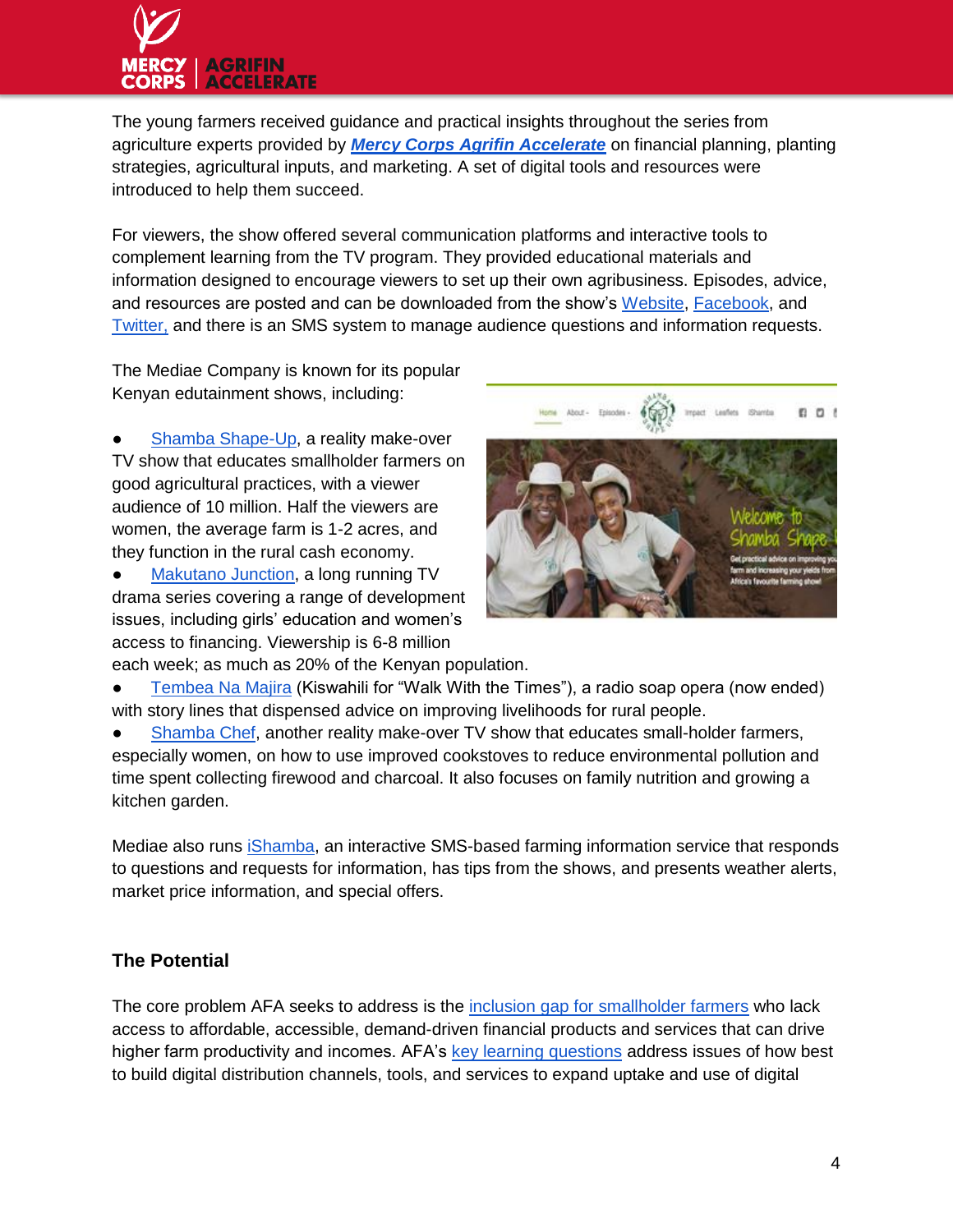

financial services among smallholder farmers, especially youth and women. These key questions were modified for the Don't Lose the Plot activity (see Box 1).

Box 1. AFA Learning Questions Addressed in this Case Study

- To what extent can a reality TV show drive digital solutions for improving agricultural practices and be attributed to usage of digital financial services?
- To what extent can TV shows stimulate behavior change or reinforce good practices among youth farmers?
- Can TV be used to increase uptake and usage of financial services by youth farmers?
- Are youth a viable market for financial service products and increasing their service offering, and can active collaboration with youth promote digital behavior?

In developing Don't Lose the Plot, Mediae approached AFA to help develop content related to financial services and the use of digital tools for young farmers. For AFA, the proposed collaboration provided a unique opportunity to understand the power of television and social media to drive behavior change for youth using Mediae's proven existing channels and their expertise in drafting compelling storyline content.

Mediae has a strong track record in using media to drive the adoption of digital and other financial services through their edutainment programming. In 2013, Mediae partnered wit[h](https://www.womensworldbanking.org/) [Women's World Banking](https://www.womensworldbanking.org/) to produce six episodes of *Makutano Junction* meant to spur women's uptake of financial services. They launched a campaign called *Nawiri Dada* ("Sisters Achieve" in Swahili) that also partnered with three Kenyan banks (Equity Bank, Kenya Women Microfinance Bank, and Family Bank). The episodes featured storylines demonstrating how banking could become an indispensable part of a woman's life. At the end of each episode, a character would tell viewers how to contact the partner financial institutions for more information on opening an account. The banks marketed the show in their branches, and weekly TV commercials promoted all three banks and the financial messages from each episode

A[n](http://www.womensworldbanking.org/publications/access-inclusion-educating-clients/) [analysis](http://www.womensworldbanking.org/publications/access-inclusion-educating-clients/) of the campaign's impacts by Women's World Banking found that the show successfully prompted women to open bank accounts—and in significantly large numbers. Results revealed that among viewers of the show, approximately 138,000 low-income women opened bank accounts during the campaign—a 9% increase in account ownership among lowincome women in Kenya. In contrast, there was no reported change in account ownership among women who did not watch the series. Existing bank clients opened new accounts, reactivated accounts, took up mobile banking, or requested ATM cards for the first time.

Fully 83% of viewers reported that they had received useful financial information from the shows, and among those who had opened bank accounts, 38% cited watching the episodes as the primary reason for doing so, while 62% said it was the secondary reason. Focus group data suggested that viewers remembered core lessons from the shows, including the concepts that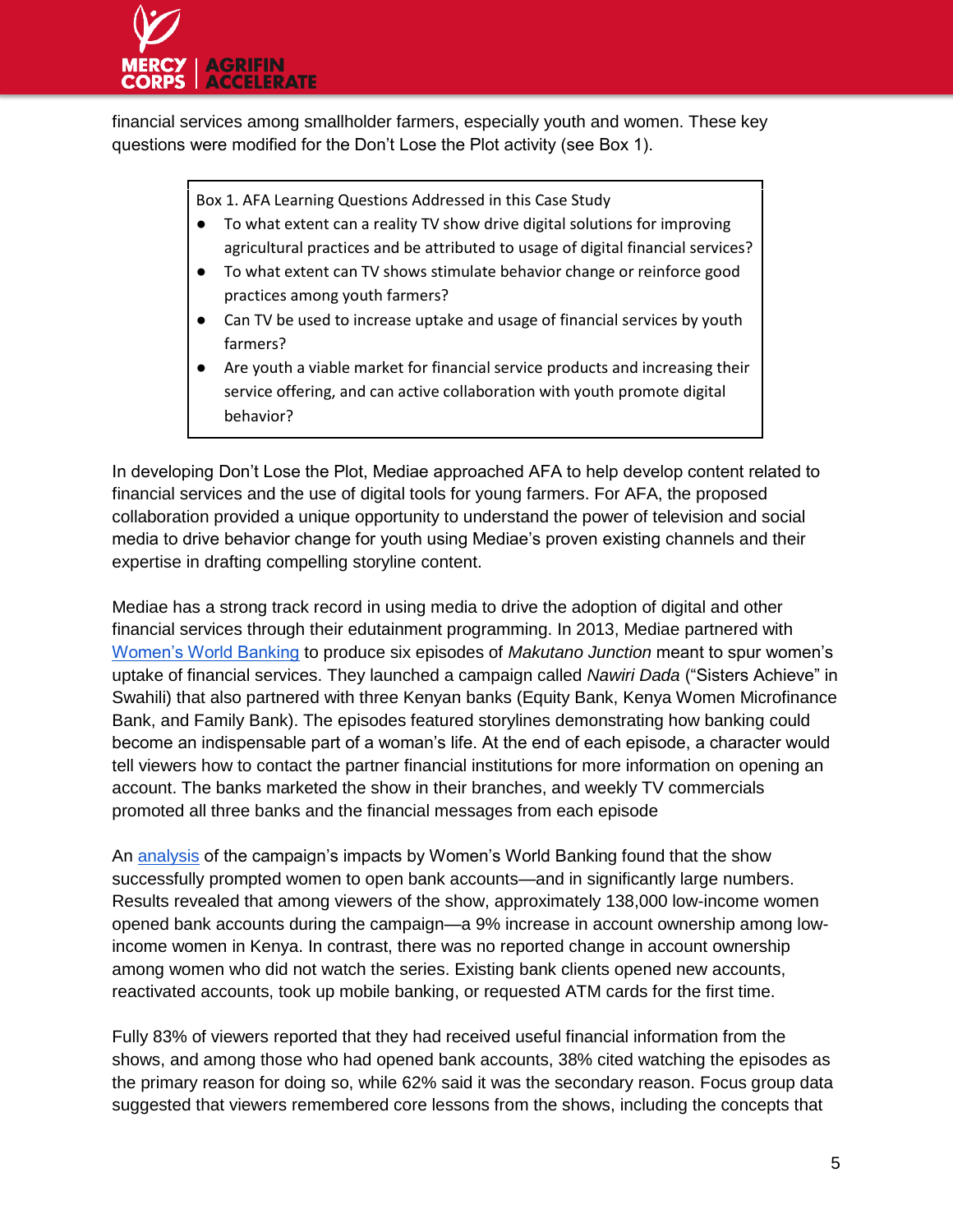

everyone is eligible to open a bank account free of charge, banks are the safest place to keep money, and banks encourage one to save. The show was seen as a useful way to learn about banking, because it portrayed real situations, including pros and cons, without using a "hard sell."

Based on these positive outcomes, AFA decided to test if a similar approach could be used to spur youth to sign up for financial services and to consider farming as a viable business.

## **The Engagement** *Developing content*

The AFA collaboration with Mediae on Don't Lose the Plot took several forms. Starting with the creation of program framing and content development, AFA staff worked closely with the show's development team to write storylines on financial topics, including links to financial institutions that that serve youth. The collaboration was set around a reality show format, but offered scripted elements designed to address pressing finance-related issues that AFA staff had encountered in the field.

AFA identified multiple learning points related to financial issues around which they developed storylines. Examples inclu[d](https://web.stanford.edu/~pdupas/Challenges_DupasEtAl2011.pdf)ed [widespread mistrust of financial services](https://web.stanford.edu/~pdupas/Challenges_DupasEtAl2011.pdf) (especially by women)<sup>2</sup>, concerns about the safety of keeping money in a phone-based system, formal vs. informal lending, consequences of not being able to repay a loan, and issues regarding fraudulent lending. The Mediae team drafted the visual content and storyline, using simple English, to portray issues, considerations, and resolutions.

The episodes began by addressing general topics, such as selecting crops and understanding market access, farm management, budgeting, and accessing financing. They then presented different financial products, including digital ones, and discussed financial literacy, consumer protection, mobile money, and non-financial digital tools (e.g., smartphones, Facebook, WhatsApp, Twitter). Women's access to finance and use of technology were modelled throughout the series.

## *Providing experts*

 $\overline{a}$ 

Mediae tapped AFA to provide financial expertise for the show and its young participants. AFA experts discussed various financial topics during each of the show's episodes and covered a range of issues, such as building a business case and a business plan, accessing finance and digital finance tools, looking across the value chain of commodities, pricing inputs, identifying markets, and assessing how long it will take to reap benefits from the labor and investments. AFA brought in an agricultural value chain expert to advise on topics such as dairy farming, poultry, and horticultural crops for the series. AFA also provided a judge for the show, who rated

 $2$  Based on the 2016 Finscope, twice as many rural residents do not trust any financial institution. Women are less trusting of any formal institution than men.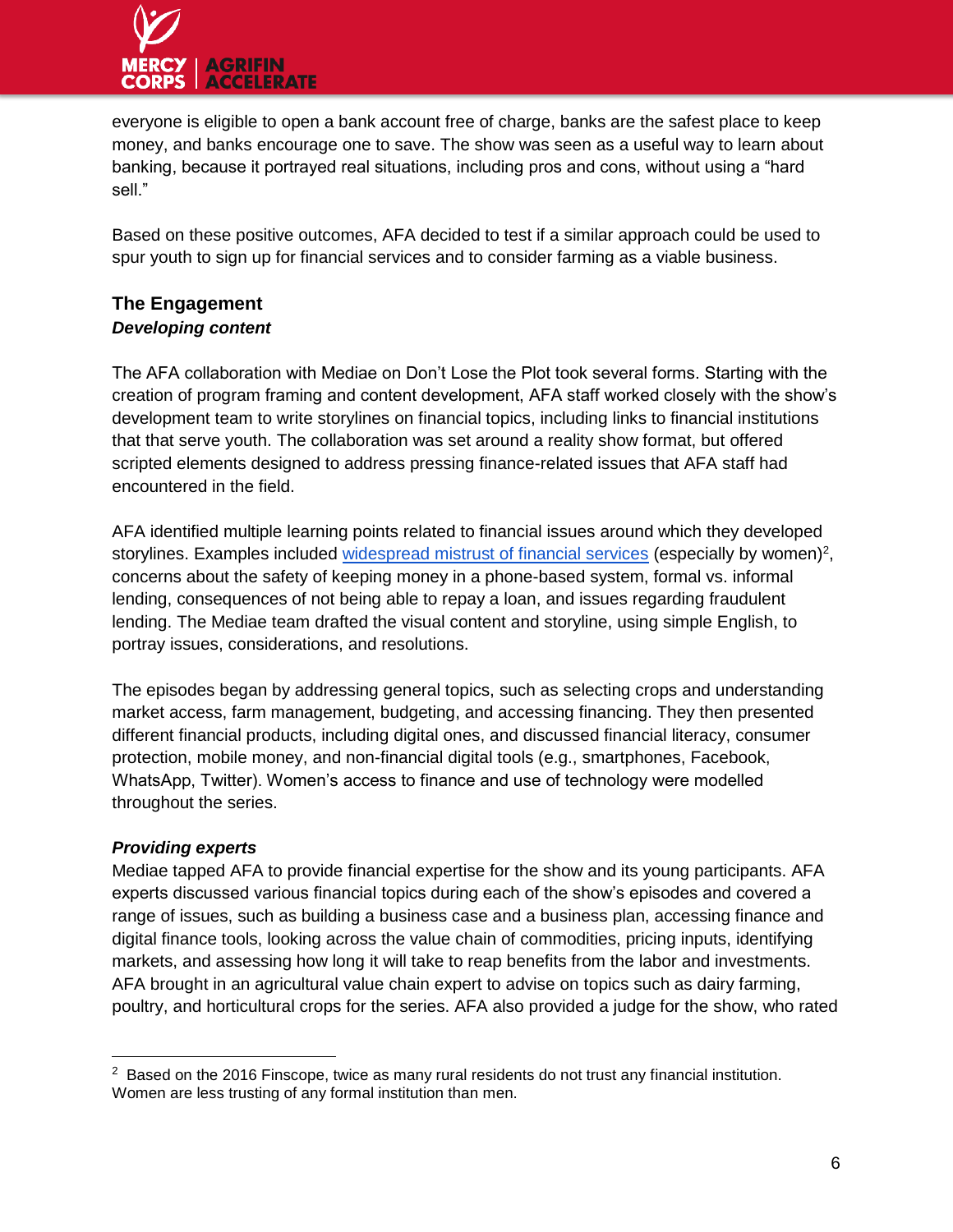

contestants on their budgeting, financial and loan management, marketing, pricing of commodities, and whether they had engaged in any value addition for their commodities.

#### *Interactive budgeting tool*

Together, AFA and Mediae developed an interactive budgeting tool to accompany Don't Lose the Plot, made available to the public through Mediae's Web and social media platforms. Called *Budget Mkononi*, the tool was designed to help young farmers identify the basic costs and elements required to set up and run their farming enterprise, along with revenue flows and timelines.

### *Functionality*

The functionality of the tool was designed around a selection of commodities being grown by the young farmer contestants on the show; including tomato, coriander, onion, potato, kale, cabbage, butternut squash, spinach, and broiler chickens. Each has a dashboard with:

1. Basic information about growing the commodity; its uses and markets; and likely risks, investments, and returns.

2. An interactive section for building a plan, timeline, and budget for cultivating the commodity, based on land area and needed labor and supplies. A final summary highlights total costs, revenues, and expected profits or losses.

3. Next steps, with financing information (including obtaining/ managing a loan) and further information on each commodity.

Through *Budget Mkononi*, users can explore the relative merits of each commodity and visualize their cash flow requirements for the duration of the growing cycle. The tool lets users edit costs to reflect their specific circumstances and save or email the budget for later use.



#### *Technical elements*

AFA developed *Budget Mkononi* with [Regulus Limited,](https://regulusweb.com/) who had prior experience working with Mediae's platform and had done the initial scoping of the tool's components (e.g., key fields, basic calculations, inputs and timelines, supplementary information on financing and commodities).

The initial plan called for the development of a Web-based version of the budgeting tool, followed by a mobile-based application. The Web version was less costly and time consuming, so allowed for faster development and refinement. The mobile application will build on the Webbased tool, providing the same functionality but with greater personalization and persistence of data. However[,](http://www.modernmom.co.ke/2017/04/white-paper-2017-trends-from-kenyan.html) [smartphone penetration](http://www.modernmom.co.ke/2017/04/white-paper-2017-trends-from-kenyan.html) in rural areas is still low, even among youth, and the cost of developing a mobile application is high compared to a Web/WAP application that could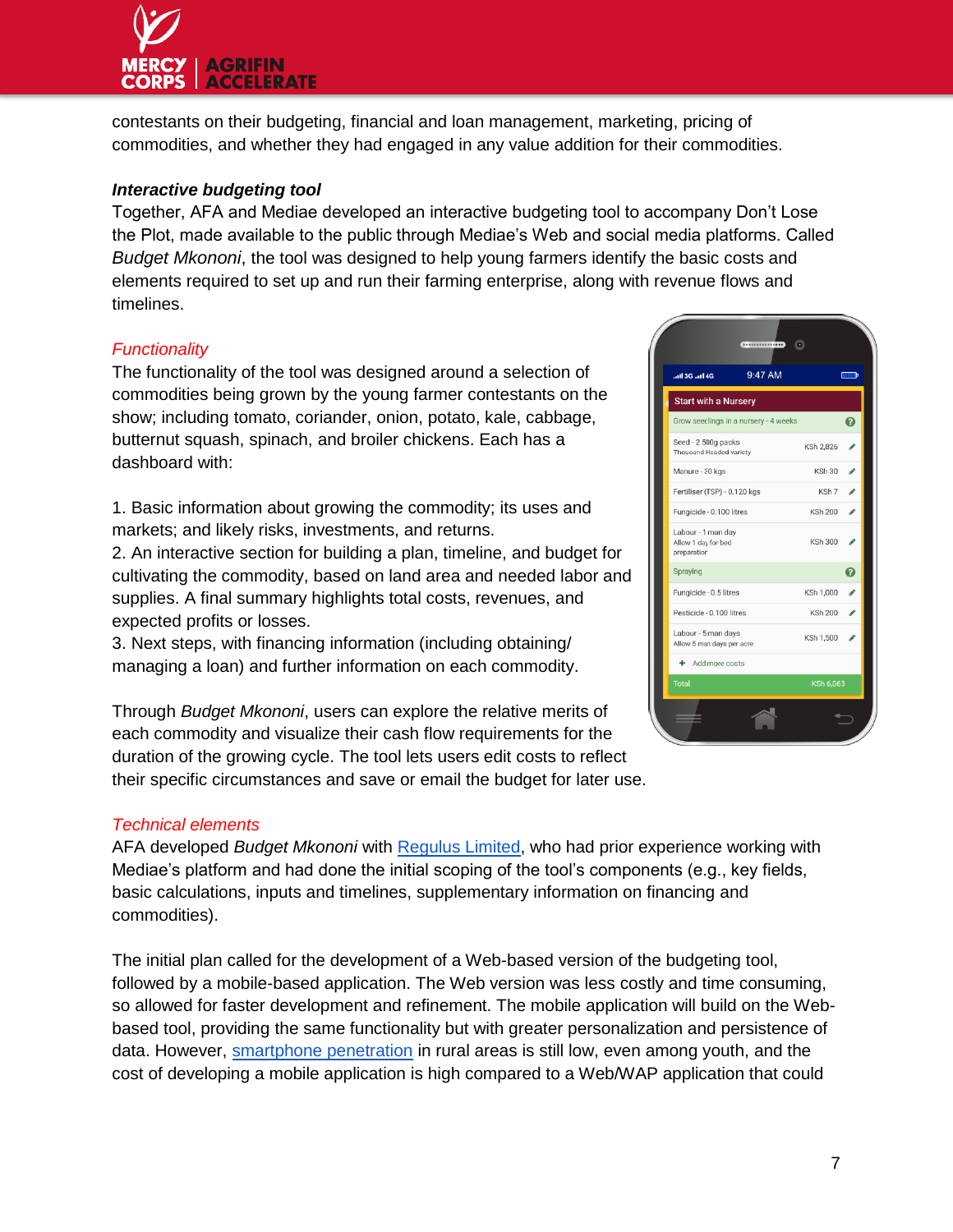

be accessed through any mobile browser. So, the team only developed the Web-based version in this iteration.

## *Testing*

The development process for the budgeting tool followed an agile Human Centered Design (HCD) approach to create an effective interaction between young farmers and the technology. HCD is meant to bring the end users into the heart of the design process to ensure that it creates connection and ends with solutions that are tailored to suit their needs.

The prototype tool was tested by seven young farmers, male and female. Their reactions pointed to the need to make some of the main fields more flexible or obvious. The testers wanted the ability to edit budgets easily and change some of the underlying assumptions; for example if they thought they could save money on labor costs or already owned a needed piece of equipment. They asked for more information on each commodity and whether all elements in the budgets were mandatory.

The feedback was integrated into the tool, as were recommendations from young Tanzanian farmers, who tested a Swahili language version of the tool, launched about 3 weeks later.



# Figure 1. Don't Lose the Plot Communications Platforms

## **Preliminary Findings: Data Analytics**

Don't Lose the Plot began airing its 13 weekly episodes on 30 April 2017 in Kenya, on 5 May 2017 in Tanzania, and on 1 July 2017 in Uganda. The full complement of communications platforms for the show is depicted in Figure 1.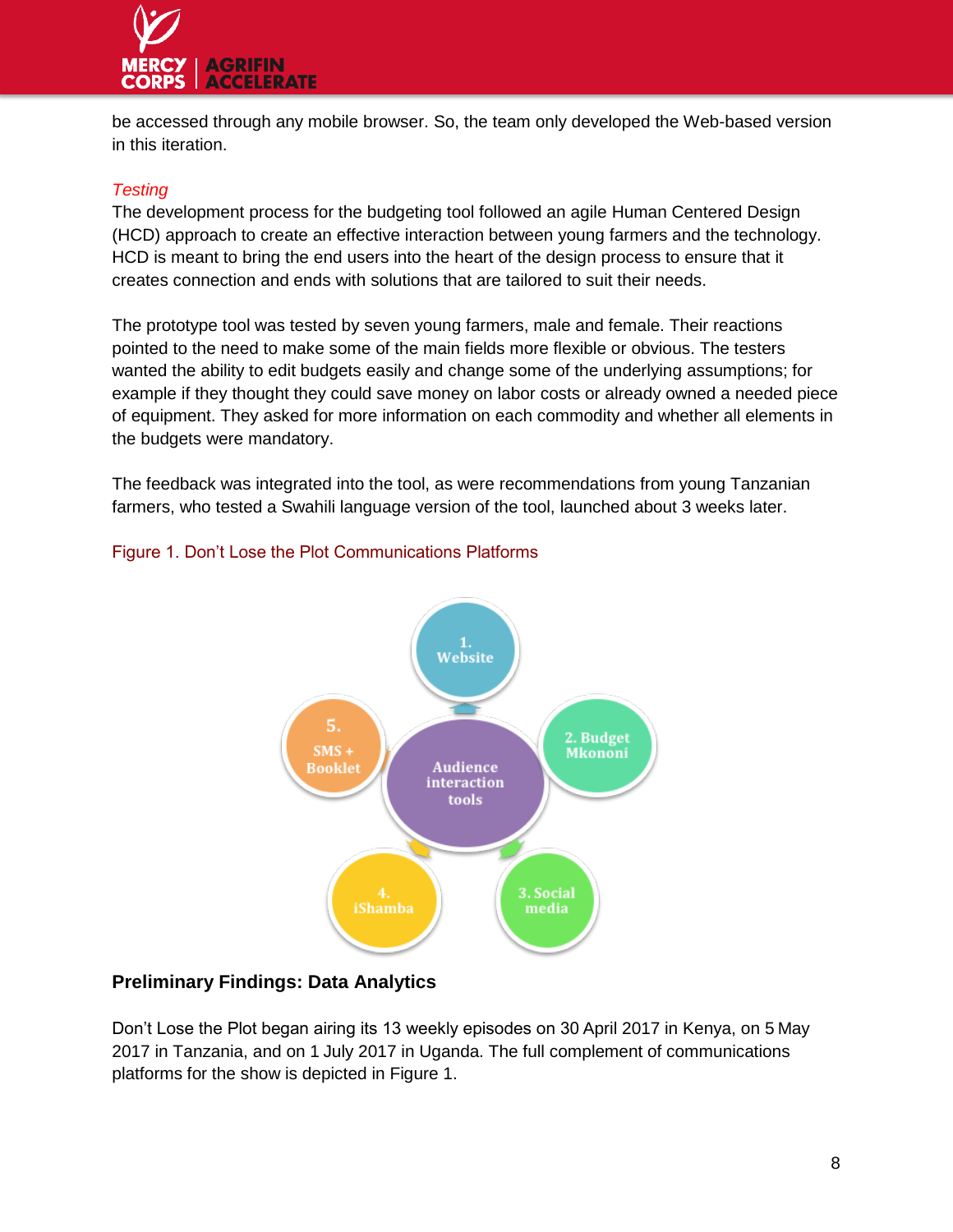

A final evaluation of the Don't Lose the Plot program is expected in coming months. In the meantime, initial data analytics from the show's digital platforms suggest that the program and its resources are appealing to a young audience – one that primarily uses mobile phones to access the information, and is largely male.

Specifically, they reveal that:

- More than 60% of the website users are youth, ages 18-34, with 54% male, 46% female.
- Nearly all (98%) access the website in English, rather than in Swahili.
- 62% access the website using a mobile phone, compared to 35% by computer, and 3% using a tablet.
- *Budget Mkononi* **is the most popular page on the show's website**, with nearly 6,625 budgets created [as of August 2017].
- The most popular commodities for budgets are broiler chickens, onions, and tomatoes.
- The Facebook page primarily draws youth, ages 18-34. Most are male (66%). The Twitter account followers are 74% male, and it averages 3 retweets and 6 likes per day.
- *#BudgetMkononi* **became the top trending Twitter hashtag in Kenya** following a 2 hour Twitter campaign launched on 7 June 2017, supported by partners and young agribusiness entrepreneurs.
- 912 of the show's viewers have become subscribers each week.
- SMS interactions and booklet requests rose as the show unfolded, except during the Kenyan elections in August. Some 2,000 booklets have been requested.

#### **Learning outcomes**

#### *From developing the financial content for the show*

Seeing is believing. The Don't Lose the Plot competition demonstrated to potential young farmers that, given appropriate information and tools, agriculture can be a viable business. All four of the participants featured in the show made a profit, and their average return on investment was an impressive 2.5:1. Two of them opted to raise broiler chickens, and within the 9-month period of the show were able to complete an impressive three cycles of production.

Financial literacy information is in high demand on the part of users of Mediae's social media and mobile platforms. Requests from users necessitated the creation of additional financial content, beyond the initial scope, on the Don't Lose the Plot show website and iShamba.

Value addition was highly valued. Although the data have yet to be validated by the project evaluation, preliminary responses from the Don't Lose the Plot contestants and from the show's data analytics suggest that there is much interest in the topic of value addition. The typical seasonality of crops creates an influx of one particular crop on the market at one time, which drives prices down. The young farmers and viewers were very interested in ways to add value and expand the shelf life of their products (e.g., making tomato paste or yogurt, or peeled and sliced potatoes to sell to restaurants).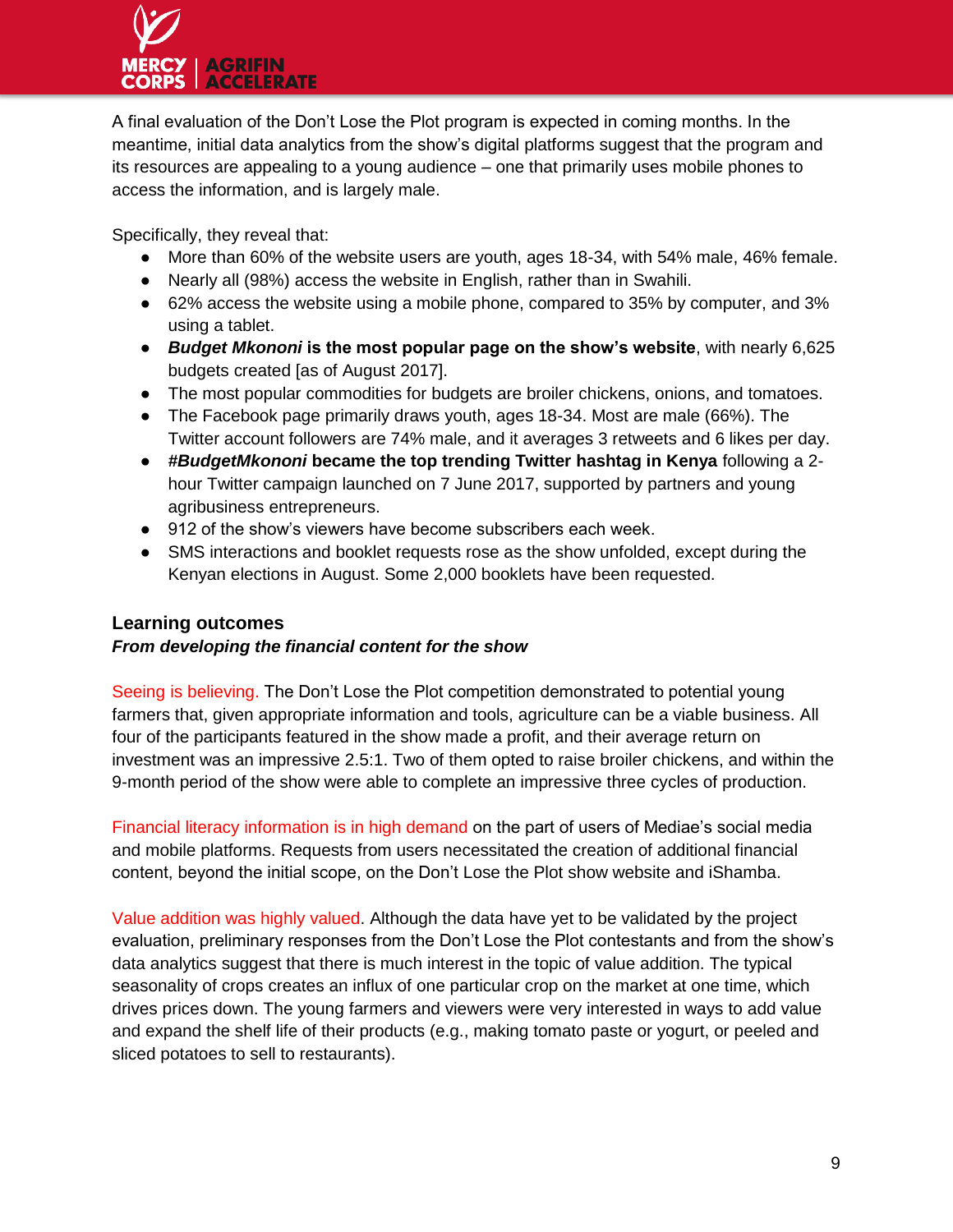

Issues of trust in financial services came out strongly. Farmers are reluctant to approach financial institutions, due to a lack of understanding how credit works, the importance of collateral, and ways to build financial history. They also worry about fraud, unreliable services, or transaction fees. Each of the young farmer contestants took out a bank loan after looking at the terms, interest rates, penalties, and other considerations offered by different lenders. How they managed their loans and repayments was discussed in a way meant to clarify the processes and dispel fears. Encouragingly, most of the interactions through the show's communications outlets came from people asking how to sign up for banking services.

The interactive budgeting tool seems to be popular, and an effective way to engage the targeted audience. According to the show's data analytics, the popularity of *Budget Mkononi* has been growing steadily, and it is the most visited page on the Don't Lose the Plot website. The tool has been used to create an average of 479 budgets each week. These numbers suggest that the strategy of appealing to young audiences with a reality show designed for them, coupled with an approach and tools designed to highlight the business aspect of farming, is at the very least garnering attention and interaction.

#### *From developing the budgeting tool*

Human-centered design should be applied from the very beginning. In the *Budget Mkononi* development, the end users were only brought into the process when the prototype tool was ready to be tested. Initially, the budget tool developers tapped the insights and expertise from Mediae staff, who were well versed in creating content for target audiences; from technical designers familiar with the Mediae platforms; and from AFA's agricultural expert, who looked at the language used and how farmers would approach such questions. But it was when the developers exposed the budget product to the young farmer testers that they truly captured the end user responses and expectations needed to create a more tailored and effective tool. Engaging the young farmers from the start would have been more time efficient.

Workarounds are needed to adjust to the fact that many smallholder farmers, including youth, do not own a smartphone or device with Web access. As smartphone sales are largely concentrated in urban areas, the original concept of developing a mobile application for *Budget Mkononi* had to be revisited, and the development team strived to find solutions that would be more accessible to end users. So far, the budget tool is available through the Web and Webportals accessible on low-cost devices or low-end mobile phone browsers. Developers are waiting to see the impact assessment results of the Web-based tool from the first Don't Lose the Plot season to see if it makes sense to develop the mobile app version of the budgeting tool.

Timelines for project development need to account for internal processes, too. Estimates of the project development timeline built in numerous technical considerations, and the staff involved in developing *Budget Mkononi* were well versed in working with the Mediae platform. These were key project time savers. However, timeline projections had not fully incorporated the extra weeks needed to fulfill internal procurement processes – including competitive bidding for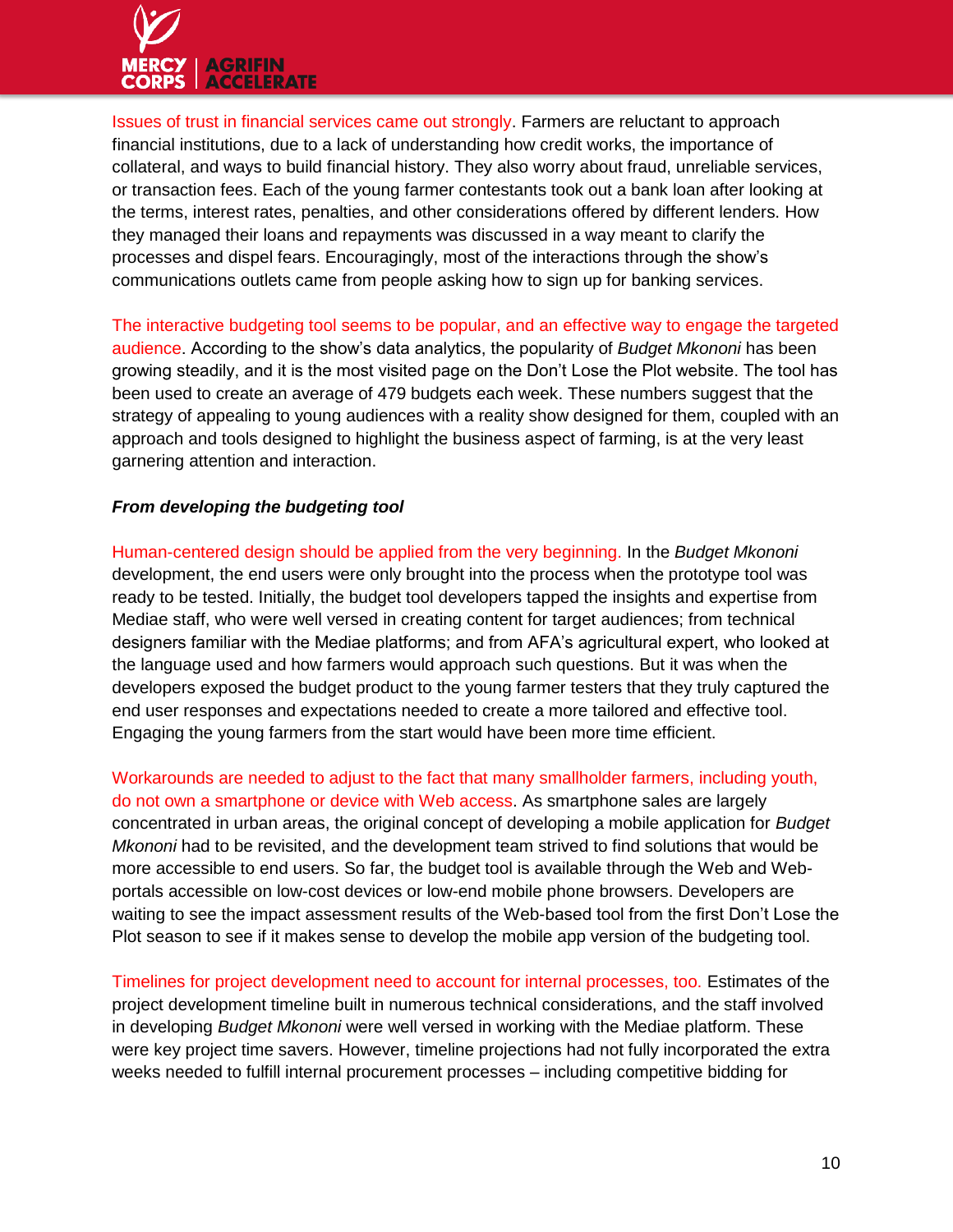

tenders – required for hiring technical experts. These processes added months to the project development and need to be incorporated in initial project scoping and planning.

#### *From the show's communications data analytics*

Mobile phones are the devices of choice among the show's followers for accessing information and interactive tools. This is an important consideration regarding the future development of a mobile application for *Budget Mkononi*, which needs to be combined with questions about who has access to smartphones, or other devices with Web access, and whether it affects gender dynamics among users of the tool.

Engaging partners and young agribusiness entrepreneurs in the communications process is highly effective for generating social media buzz around a topic or event. This was evident during the launch of the interactive budgeting tool that became the most trending topic in Kenya for a brief time, in spite of competition from Kenyan presidential election news.

Social media data reveal wide gender gaps in the use of the show's diverse communications platforms, suggesting a need to further investigate why young women are not accessing the show's digital tools and information to same proportion as their male counterparts.

Intensive marketing efforts are needed in Tanzania and Uganda, where both adoption of tech in agriculture and TV penetration are still relatively low compared to Kenya.

#### **Going forward**

A final evaluation of Don't Lose the Plot and its complementary communications and materials is currently underway, funded by USAID. The study encompasses 9,000 in-person interviews split between Kenya and Tanzania. The data will shed light on the effectiveness of targeting youth through the medium of television and associated communications channels to disseminate information regarding financial services, encourage their uptake, and spur a wider adoption of farming as a viable business among young people.

Results will help inform AFA's future engagement with Season II of Don't Lose the Plot. It also will drive the development of further applications of the *Budget Mkononi* tool.

For example:

- Development of a simple mobile-based application able to run on simple feature phones, smartphones, and Web-based.
- Pilot a simple SMS-based budget tool for farmers without smartphone or Web-access. .
- Exploration of other places to use the tool through further partnerships.
- Expanding the tool beyond the budgeting capacity to also include a simple accounting system, with a record-keeping section to track income and expenditures along with how